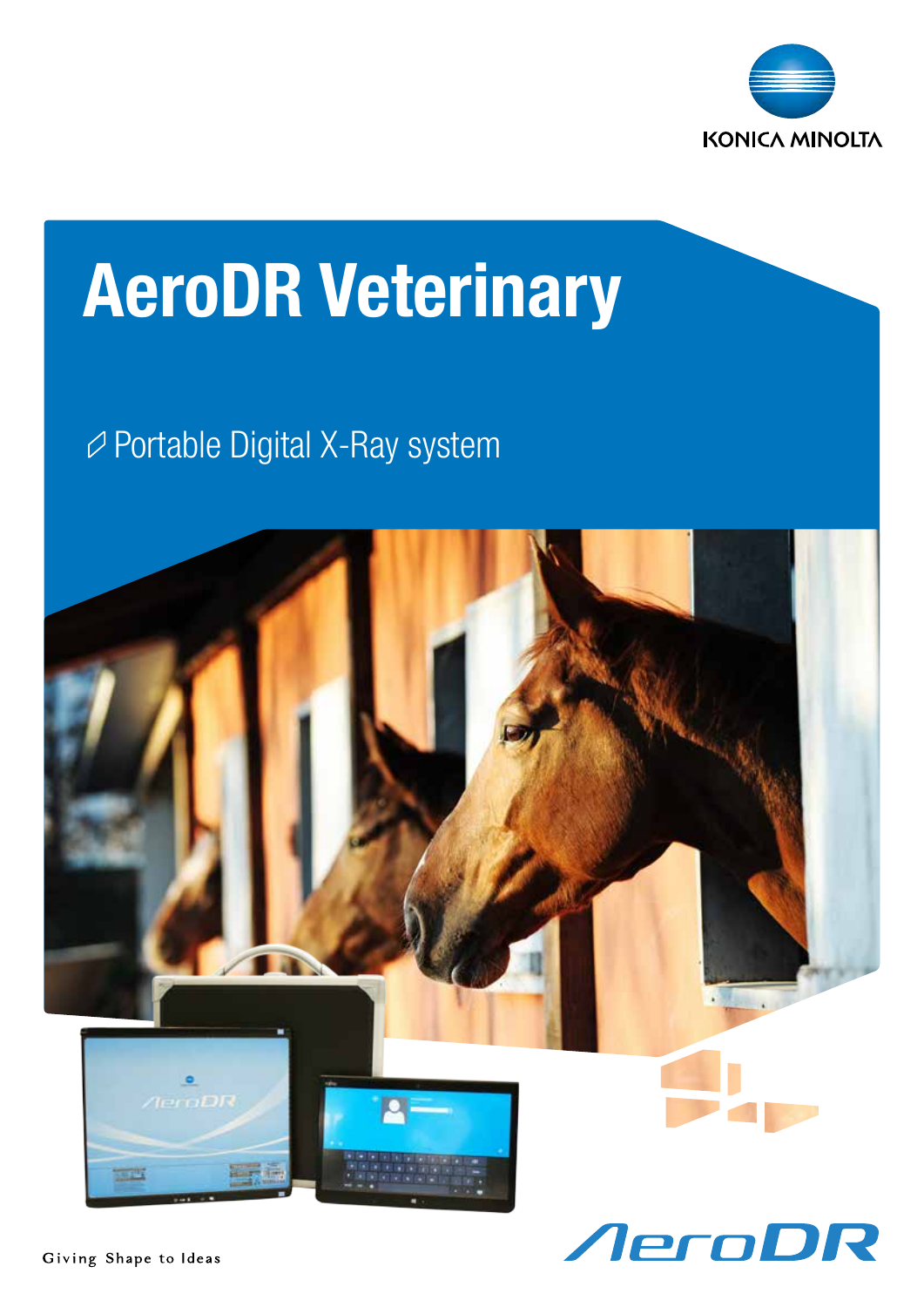## PORTABLE DIGITAL X-RAY IMPROVED AND SAFE WORKFLOW

Konica Minolta has developed a portable digital X-ray solution that allows veterinarians to do an easy and quick diagnosis wherever and whenever needed. Within 2 seconds, X-ray image previews are available making use of high end digital detectors. Since the images are immediately available, you can do a quick assessment or reshoot the image right after, making the acquisition an efficient process.

#### **▲ 100% Wireless**

The portable kit is completely wireless both for data transmission as well as power supply. In addition the AeroDR detectors can be charged from empty to full in only 30 minutes!

#### **▲ Tablet**

To further increase mobility, the system is operated via a smart tablet which can be removed from the keyboard docking station allowing for maximum freedom of movement.

#### **▲ Mobility**

The complete suitcase system, including AeroDR 10x12 detector, tablet pc and accessories weighs only 9.5 kilograms, making it one of the lightest in the world. Housed in the custom made, sturdy and lightweight suitcase it can easily be carried and is small enough to comfortably fit behind any car seat.

The AeroDR detector uses AeroSYNC Automatic Exposure Detection which allows it to be used with any existing X-ray source.

# **AeroDK**

Main components Aero DR Veterinary: Detector, Suitcase and ImagePilot tablet

#### ImagePilot Veterinary software

ImagePilot is fully DICOM 3.0 veterinary compliant and has been developed in co-operation with veterinarians and is specifically designed and optimized for veterinary use. The user friendly interface provides an all-in-one IT solution. From patient creation to acquisition to diagnosis and reporting to image storage: ImagePilot does it all.

- Patient registration
- Image acquisition
- **Diagnosis**
- **Reporting**
- Archiving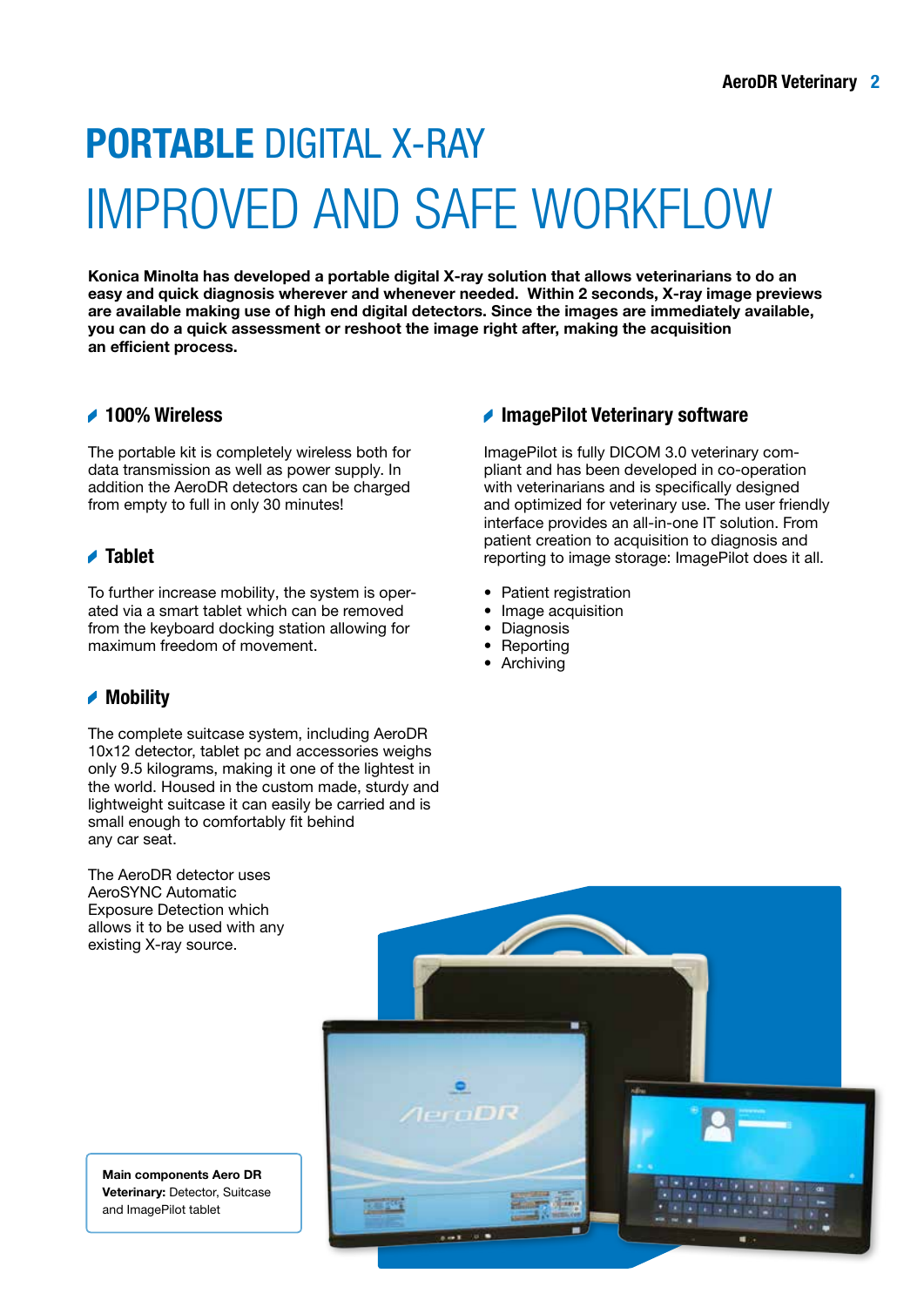## ROBUST DIGITAL **DETECTORS**

Speed - A cycle time of 6 seconds in wireless mode allows you to do more exams per day\*

Charging time - Capacitor technology enables charging the detector from 0 to 100% in just 30 minutes

Ō

Lightweight - The AeroDR detectors are among the world's lightest, and therefore very easy to handle in your daily clinical routine

Robust - 300 kg surface load makes it suitable for all patient types and sizes

Waterproof - Exposure to water or body fluids is no longer a problem with AeroDR IPX6 waterproof \*

AED - Automatic Exposure Detection by means of hybrid detection technology

\* applies to AeroDR 14x17



#### **Speed**

A cycle time of only 6 seconds allows you to quickly reposition the detector for the next exposure, which shortens the overall procedure.

#### **Lightweight**

The AeroDR detectors are among the world's lightest, and therefore very easy to handle in your daily clinical routine.

- 10x12: 1.7 kg
- 14x17: 2.6 kg

#### **A** Robust

The AeroDR detectors have a 300kg weight load, are made of monocoque carbon fibre and have passed drop tests to ensure it can withstand minor accidents.

Digital shock sensors register any impact while the software can perform a self-diagnosis of the detector.

The complete system is packed in a robust, yet lightweight suitcase.

#### **▲ Capacitor**

There is no need to purchase or replace batteries. The built-in capacitor technology allows a 0 to 100% charging time of just 30 minutes.

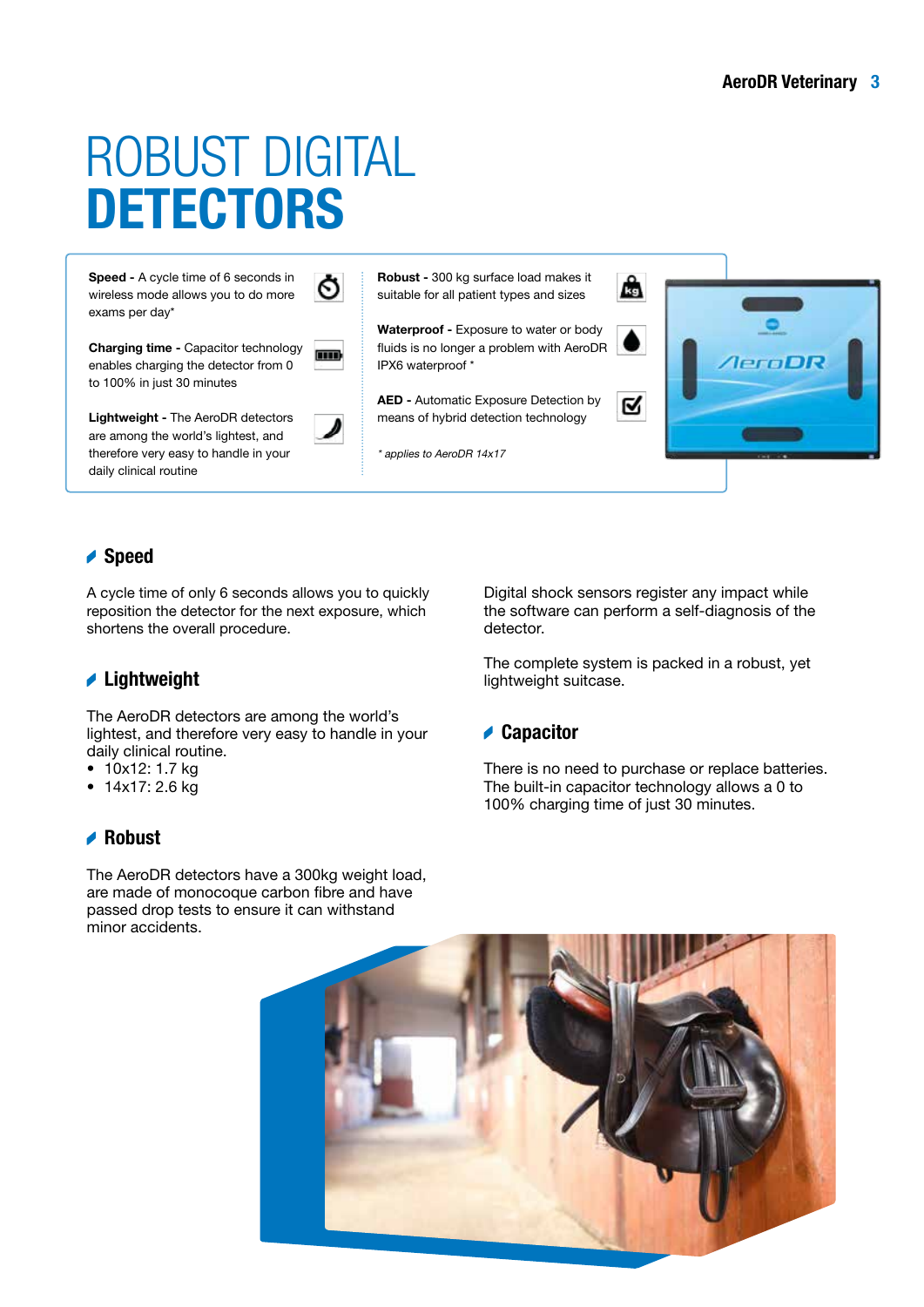# SAVE TIME

#### 1. LIGHTWEIGHT

- At 1,7Kg the AeroDR1012 is one of lightest detectors in the world.

#### 4. CAPACITOR TECHNOLOGY

Never buy extra or replacement batteries again and charge from 0 to 100% in less than 30 minutes.

#### 7. ROBUST DETECTOR

- Durable carbon fibre monocoque housing, IPX6 rating and digital shock sensors give you the confidence to work carefree.

#### 8. DOSE REDUCTION

Excellent quality images of dense anatomical areas with a mobile generator. E.g. shoulder, cervical spine and knee.

AeroDR Veterinary 4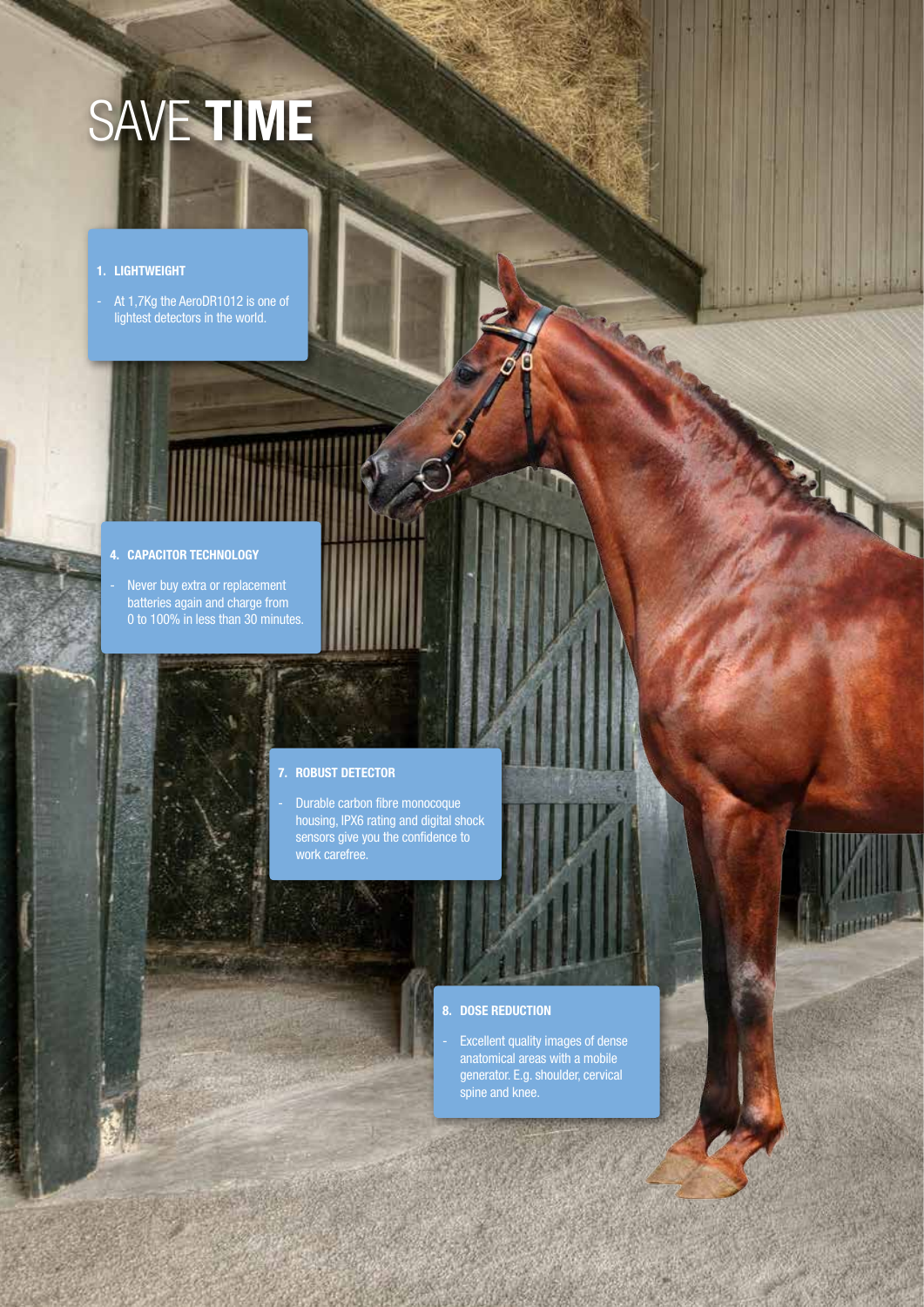#### 6. SOFTWARE

- Full ImagePilot workstation equipped with all the tools and measurements you need to diagnose on the spot.

A.

#### 3. AEROSYNC

in T

Automatic Exposure detections allows use of any X-ray source.

#### 5. TABLET PC

- Uses a high quality Windows tablet which can be undocked from the docking station for maximum freedom of movement.

#### 2. WIRELESS CONNECTIVITY

Safely move around the animal without having to worry about cables.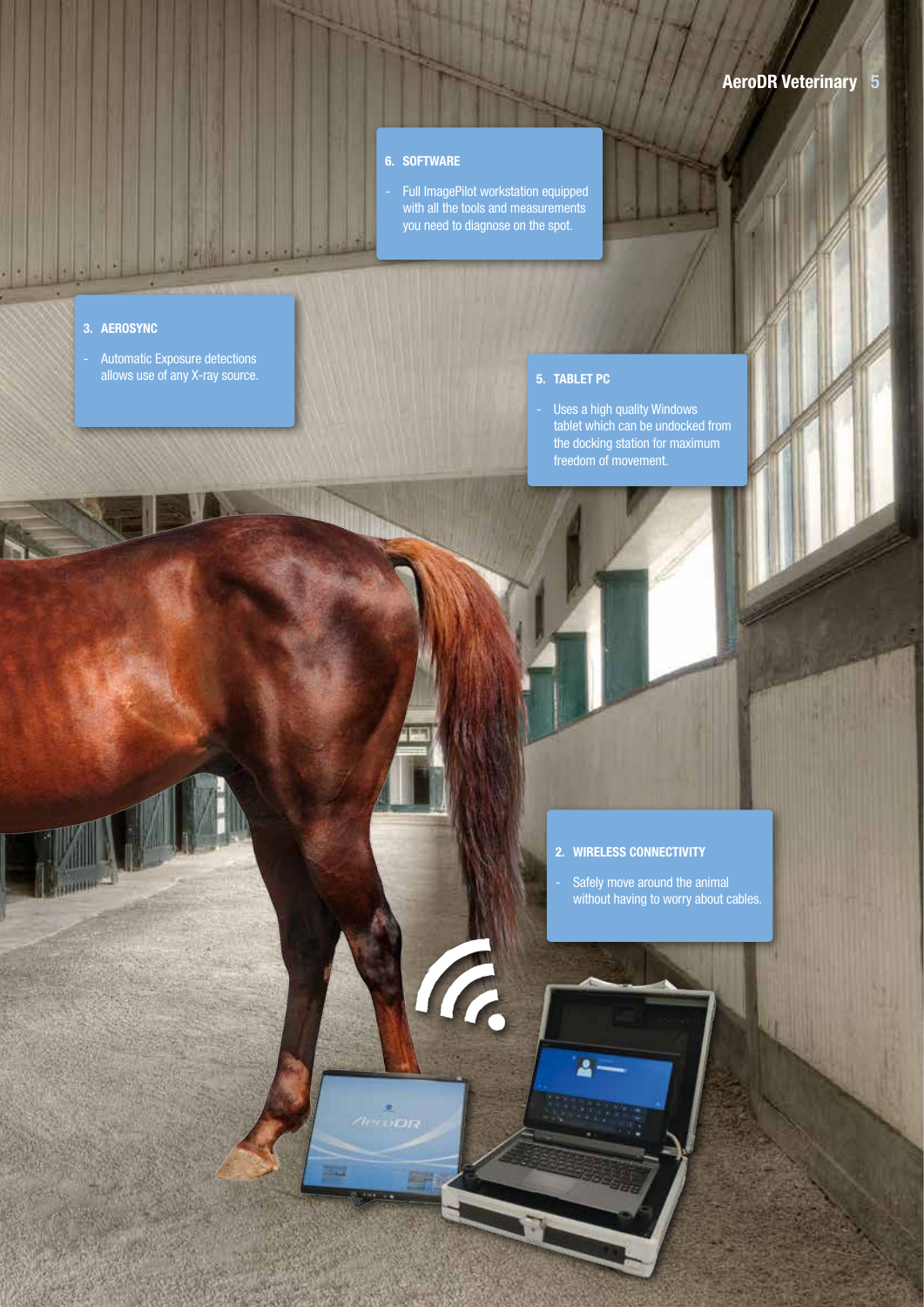## VETERINARY SOFTWARE & WORKFLOW

While most other systems use an exam tag approach, meaning you will first need to tell the system which type of exam you are going to perform, ImagePilot simplifies your workflow by allowing you to simply make the exposure regardless of the body part. Using AutoPilot, ImagePilot (automatic image processing), there is no need for exam tags. By extracting bone structure from the image we are able to determine the correct processing, delivering an excellent image each and every time.

How does that affect workflow? Simply register the patient, open the study and make the exposure.

## 1. REGISTRATION

Let's assume you have a new patient who needs X-rays. If your patient management system supports DICOM modality worklist or can output a simple text file, then ImagePilot can automatically read that file and schedule an exam for the patient.

Or you can enter or search for the animal's information manually using standard or customized entry fields such as owner, animal species, breed, castration, chip number, etc.

| <b>Smith</b>                             |                                 | ≖                                                                                                                                                                                | <b>AND AND ACCOUNT SERVICE</b>         |
|------------------------------------------|---------------------------------|----------------------------------------------------------------------------------------------------------------------------------------------------------------------------------|----------------------------------------|
|                                          |                                 |                                                                                                                                                                                  | <b>CONTRACTOR</b><br><b>CONSIDERED</b> |
| $\overline{\phantom{a}}$                 | the country of the same country |                                                                                                                                                                                  |                                        |
| <b>Falurity</b>                          |                                 | <b>Richard</b><br>$-$                                                                                                                                                            |                                        |
| <b>Fourther</b>                          |                                 | <b>Senten</b>                                                                                                                                                                    |                                        |
| m                                        |                                 | <b>Section</b>                                                                                                                                                                   |                                        |
| <b>Incentive</b><br><b>Detroit Links</b> |                                 | <b>Brancher Stat</b>                                                                                                                                                             |                                        |
| <b>Desired Lists</b>                     |                                 | <b>House</b>                                                                                                                                                                     |                                        |
| Feb                                      | ×                               | ---                                                                                                                                                                              |                                        |
| Tongerom .                               |                                 | <b><i><u>Contract of </u></i></b>                                                                                                                                                |                                        |
|                                          |                                 |                                                                                                                                                                                  |                                        |
| 1 Baltimore                              |                                 |                                                                                                                                                                                  |                                        |
| <b>Takerup</b><br><b>Service</b>         |                                 | the same than the company of the former than the company of the<br><b>Contract Contract</b><br>state was a collective and was the specialist of the book state.<br><b>Second</b> |                                        |
|                                          |                                 |                                                                                                                                                                                  |                                        |

SEARCH BY OWNER OR ANIMAL NAME. FAST AND SIMPLE REGISTRATION. VETDICOM ENABLED.

## 2. EASY BODY PART **SELECTION**

For a fast acquisition process, the body parts have been predefined and are easy to select.

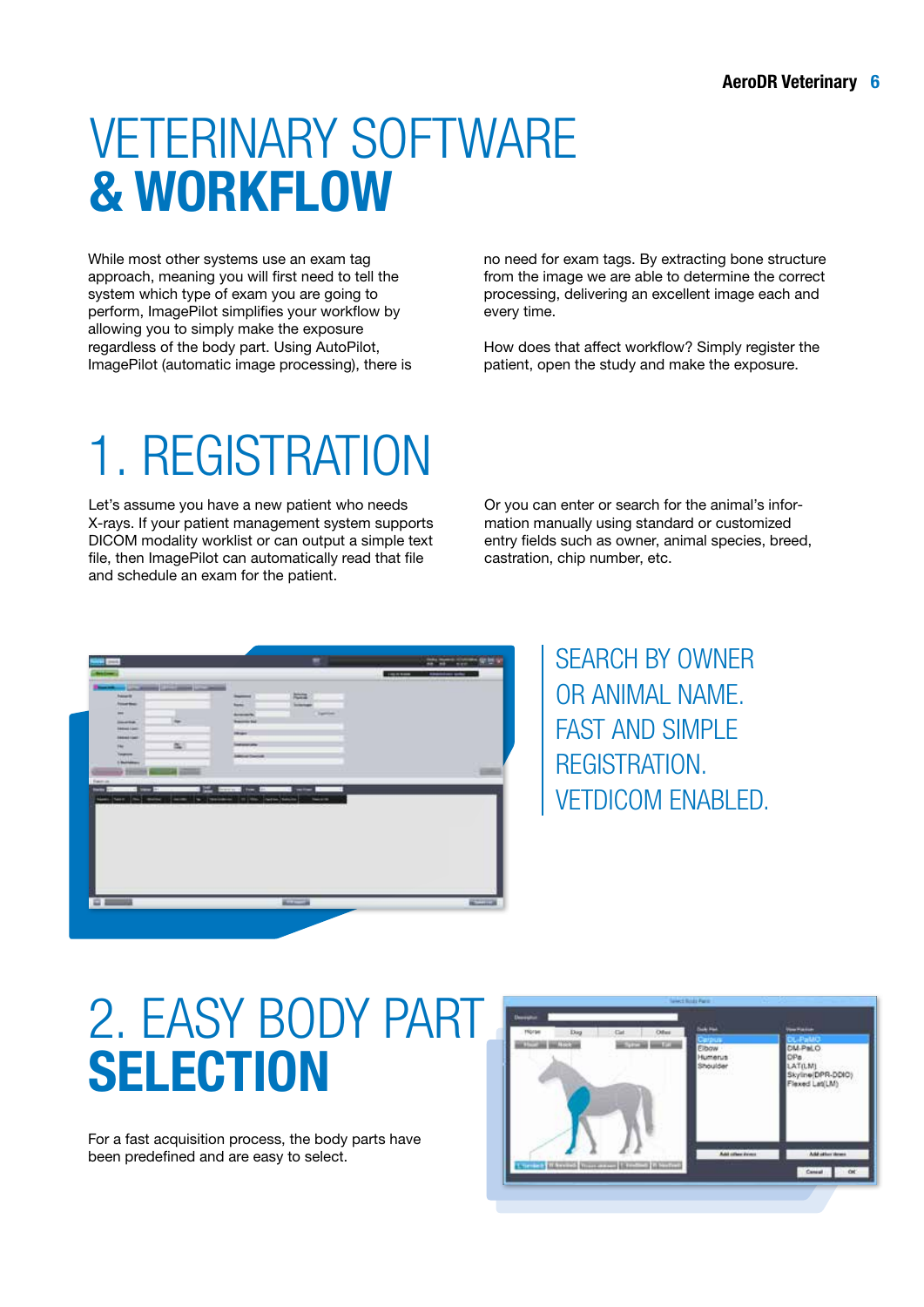#### AeroDR Veterinary 7



## 3. ACQUISITION

You simply double click to open the patient file and press the modality button.

Next, you position the patient and make the X-ray exposure and an image preview will be displayed in less than 2 seconds.

If you are doing an equine pre-purchasing exam for example you can also follow an easy to use and fully configurable protocol which automatically enters all of the exam information in the DICOM header.

## 4. DIAGNOSIS

You are now ready to diagnose the image using a variety of tools, such as window levelling, inverting, zoom & pan, (auto) rotate and flip or various distance and angle measurements. Or use one of the specialized measurement tools, including TTA, TPLO, VHS and HD.

## 5. REPORTING

Using any Microsoft Word template you can easily create a report which is then stored and archived along with the patient data.

In addition you can also export images in either DICOM or JPEG, BMP or PNG format. Using an external CD drive you also create a PDI CD.

## & TOOLS 6. ARCHIVING

The images are archived in the ImagePilot database. A backup of the entire database can easily be created on any external HDD for safekeeping.

In order to optimize your diagnosis, ImagePilot comprises several positioning tools, such as Auto Rotate/Flip, Viewer.

Because of the Image Quality Auto Optimization, there is less intervention from the user needed. The software automatically adjusts the images to the optimal settings and parameters. This will save you a lot of time.

#### MEASUREMENTS

Clinical tools and measurements include:

- Norberg Angle
- Distraction index
- Relative coverage
- VHS
- TTA
- TPLO